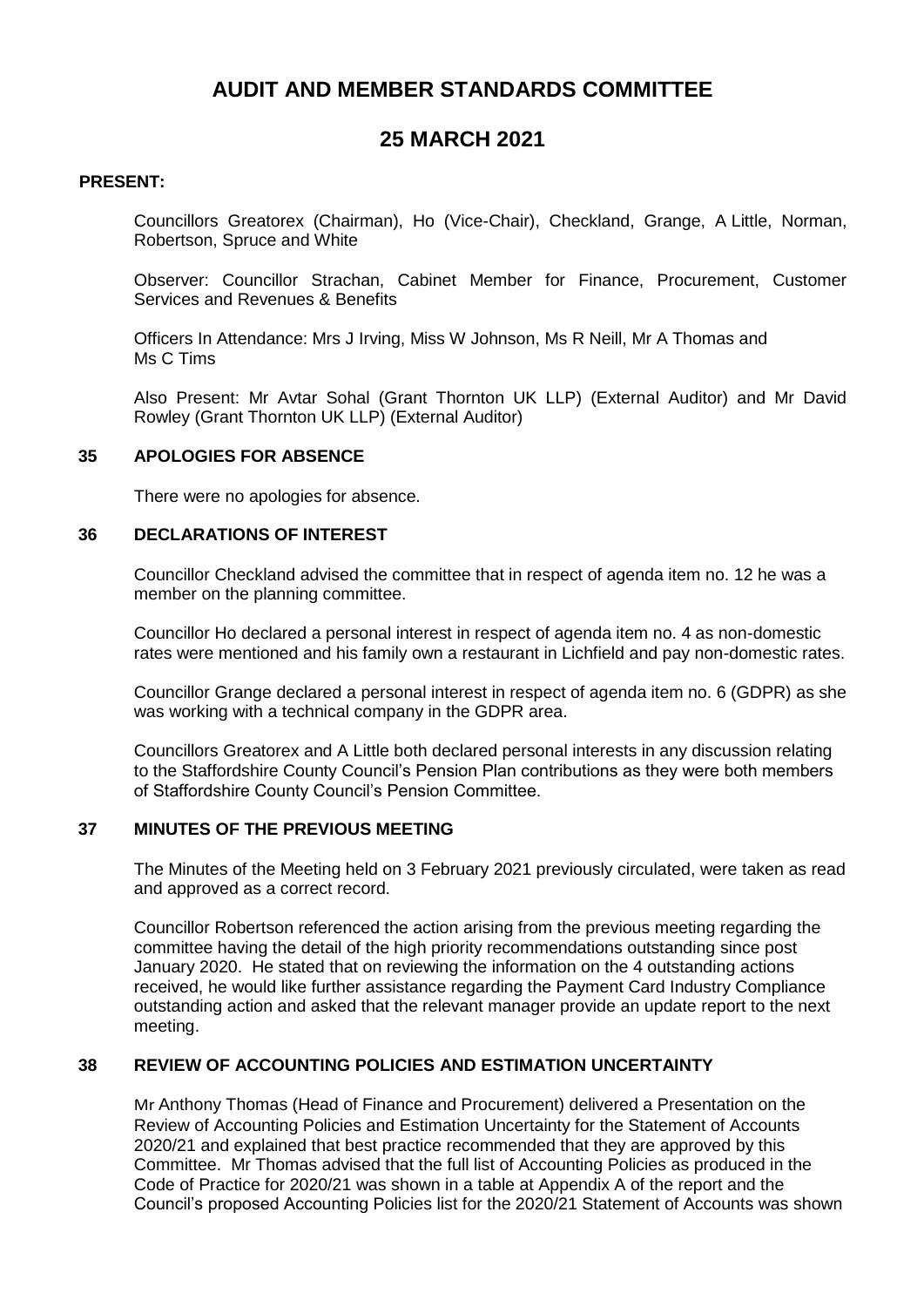at Appendix B of the report**.** He advised that there were some minor amendments highlighted in blue for ease of reference whereby some changes have been made to the financial year specified and fixed assets had been updated to property, plant and equipment. There were also some slightly more fundamental changes that related to the policy for financial assets shown at fair value. Overheads and support services and component accounting and a policy for surplus assets as mentioned last year by members of this committee had been added.

Mr Thomas advised that the Code of Practice required that the judgements that he (as Head of Finance and Procurement) had made applying the Council's Accounting Policies must be disclosed. Disclosure of such critical judgements was made to enable users of the Statement of Accounts to better understand how the Accounting Policies are applied and to make comparisons between authorities regarding the basis on which these judgements are made. The critical accounting judgements included in the accounts related to:-

- Assets and liabilities for the Joint Waste Service;
- The pensions quarantee with Freedom Leisure:
- Business Rates appeals.

In terms of key sources of estimation uncertainty, the following was highlighted:-

- International Accounting Standards 1 and 540 cover this area;
- Assumptions about the future and other major sources of estimation uncertainty are disclosed in the Accounts;
- Disclosures are restricted to assets and liabilities whose carrying amount is dependent on estimates that are difficult, subjective or based on complex judgements and where re-estimation may have a material impact.

Mr Thomas advised of his Estimation Uncertainties for 2020/21 and assurances were explained:-

- Pension Liability Estimates provided by the Pension Fund Actuary LDC gain assurance from Staffordshire County Council Pensions Committee and Staffordshire County Council Pensions Team;
- Other Land and Buildings and Fair Value Based Assets Estimates provided by External Valuer - LDC gain assurance from the Estates Team as have qualified property professionals in-house;
- Business Rate Appeals Estimates based on value office agency statistics LDC gain assurance from benchmarking through the finance team staff;
- $\bullet$  Bad Debt Provisions Estimates provided by the Corporate Debt team LDC gain assurance by the finance team and actual budget holders.

Members thanked Mr Thomas for his comprehensive report and queried whether the investment in Lichfield Housing Ltd. meant we should be preparing consolidated group accounts and, if not, should there be an Accounting Policy for this. Mr Thomas agreed to look at this in the future as no need for consolidated group accounts yet in his opinion.

**RESOLVED:-** (1) The Committee approved the Council's proposed Accounting Policies that will form part of the 2020/21 Statement of Accounts (*with suggested amendment in relation to interests in Companies and other entities to reflect the investment in Lichfield Housing Ltd);*

(2) The Committee approved the Council's approach to the Critical Accounting Judgements and Key Sources of Estimation Uncertainty that will be considered in completing the 2020/21 Statement of Accounts;

(3) The Committee agreed to delegate to the Head of Finance and Procurement the ability to make further changes to the accounting policies to reflect the subsequent release of new or updated guidance.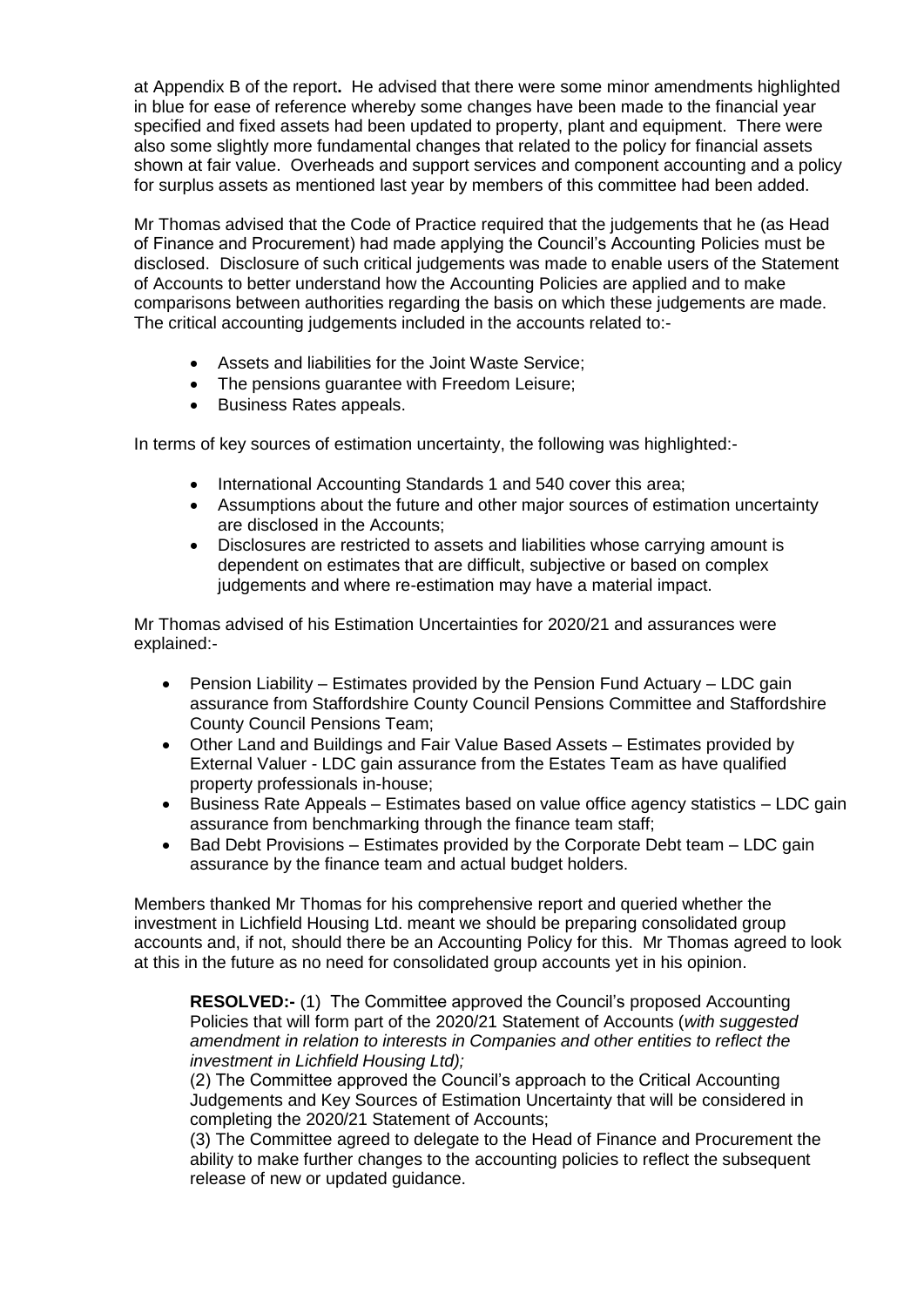## **39 INTERNAL AUDIT PLAN, CHARTER & PROTOCOL 2021/22**

Ms Neill (Shared Head of Audit) introduced Members to the proposed Internal Audit Plan, Charter and Protocol for the 2021/22 financial year. She advised that LDC's Leadership Team, which included the Council's Section 151 Officer, had been consulted. Ms Neill confirmed the level of resources are commensurate with last year – approximately 286 days and also confirmed there had been a 90% achievement of the audit plan target - the only adjustment moving forward in to this year's plan was the planning audit. The Chairman congratulated the team and everyone involved for achieving 90% of the audit plan during such a difficult year.

The Committee considered the report and noted the Internal Audit Plan which was a work programme for the Internal Audit section at Appendix 1. The refreshed Charter and Protocol were also considered at Appendix 2 and 3 and the minimal changes to job titles were highlighted as Mr Andrew Wood would replace Ms Neill as Audit Manager mid-June.

Ms Neill reminded members that during 2020/21 a trial 12 month extension to the shared agreement with Tamworth Borough Council to include the use of LDC's Auditor resources was coming to an end and while the trial had been successful in respect of customer feedback and performance against KPI's (which is reported in the internal audit's performance reports) from her perspective, it was suggested that the 12 month extension be extended for a further 12 months to allow the new Audit Manager to fully appraise in terms of the future direction of the service.

Members noted that ICT was detailed in the audit plan as "to be confirmed" and as a lot of risks discussed recently were in this field it was asked that this be sooner rather than later. Ms Neill advised that as the ICT provision was up for tender next year and the IT risk was such a dynamic area, prospective bidders for the tender would be asked to risk assess and propose their suggested plans. This was noted.

**RESOLVED:-** The Committee considered and approved the amended Internal Audit Plan, Charter and Protocol for 2020/21 as no issues were raised.

### **40 GDPR**

Ms Rebecca Neill (Shared Head of Audit) provided an update regarding the latest GDPR audit follow-up and said members should have now seen a second follow-up audit on GDPR circulated recently. She advised that out of the 10 outstanding actions (6 high and 4 medium), 8 were found to be fully implemented and there were only 2 partially implemented. These were (1) completing the process that we have GDPR compliant contracts with all third party processers and (2) ensuring the process for obtaining consents be completed.

Ms Neill said the team would continue to track these actions through to implementation and advised that in the next audit update members should see further progress. Ms Neill said a lot of attention had been given to this subject as a consequence of this committee's tracking and an improved staff awareness had been an outcome. She felt it was a significant success of this committee and this was agreed by members. Ms Neill was therefore pleased to report that the revised audit opinion on GDPR had now moved from a limited assurance to a substantial assurance.

**RESOLVED:** The Committee noted the GDPR Update Report.

The Chairman, on behalf of the committee, thanked Ms Neill for all her hard work and dedication shown during her role as Shared Head of Audit at LDC and wished her every success in the future.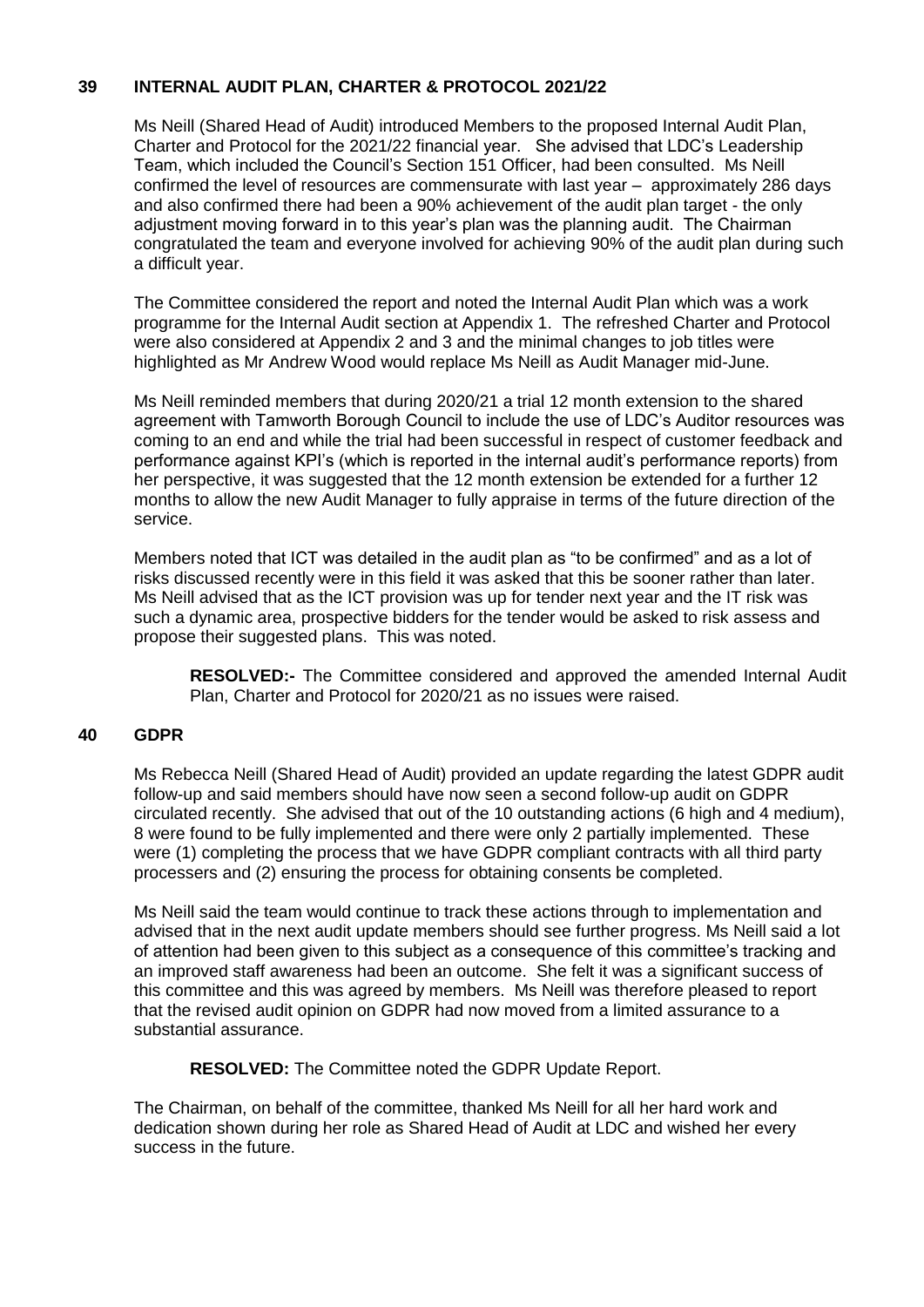## **41 ANNUAL REPORT ON EXCEPTIONS AND EXEMPTIONS TO PROCEDURE RULES 2019/20**

Members received the Annual Report on Exceptions and Exemptions (Waivers) to Procedure Rules from Ms Christie Tims (Head of Governance & Performance/Monitoring Officer). She apologised that this annual report had been delayed due to the pandemic disrupting the work programme and other urgent matters on previous agendas taking precedence but advised that the report was an annual requirement of the Contract Procedure Rules and applicable for the 2019/20 financial year. The level of exceptions and exemptions (waivers) granted during this period were shown in Appendix A of the report together with a rationale for each waiver as requested last year by the committee. Ms Tims advised that a trend analysis had also been provided to illustrate any trend.

Discussions took place around the next year's report which was nearing completion for 2020/21 as it was suspected the pandemic may have caused an increase in waiver requests. Ms Tims confirmed this and said that there was also now more staff awareness of the Contract Procedure Rules as the organisation had an in-house Procurement team able to assist and advise officers.

A query relating to the relevant EU limit and how this was likely to change moving forward as regards us leaving the EU was received and Ms Tims said she would check this and report back to the committee members via email.

**RESOLVED:-** The Committee noted the Exceptions (Waivers) 2019/20 set out within Appendix A of the report.

### **42 AUDIT PLAN (INCLUDING PLANNED AUDIT FEE 20/21)**

Mr Sohal from Grant Thornton presented the External Audit Plan for the year ending 31 March 2021 which provided an overview of the planned scope and timing of the statutory audit of Lichfield District Council for those charged with governance. He advised that the format had been refreshed although the content was generally similar to the previous years' audit plans.

Members' attention was drawn to the significant risk work which is going to take place. Mr Sohal stated that any audit under ISA240 always presumed a risk of fraud, however, this risk had been rebutted for the council as they do not believe there is going to be a material risk or incentive for the council to mistake revenue or expenditure. Mr Sohal also said that under ISA240 there was a risk over management over-ride which is a concept where managers may be able to obscure and change figures by inserting journal entries and manipulating figures. He stated that this was a standard audit risk which cannot be rebutted and so they will be doing a lot of work around journals/estimates and making sure there is no evidence of this. Mr Sohal said other work would include pension valuation estimates, property valuations in respect of land and buildings and investment properties because there is a high risk of material uncertainty and the estimation process is quite complex as experts have to be involved and data reviewed. He confirmed that the External Auditors would be looking to seek assurance that these figures were not materially misstated.

Attention was drawn to the Materiality section in the report and it was highlighted that when assessing materiality this year they had tried to make sure it is consistent with the materiality presented in the prior year's financial statement so work to £840k. It should also be noted that they have taken out the impact of any additional expenditure re: Covid-19 when calculating material levels.

The Value for Money arrangements was emphasised and Mr Sohal said they had already identified one significant risk so far which was around the planning issue already mentioned. He explained that it may be that policies may not have been applied correctly and so he said further work around this would be done to see if there was any specific value for money conclusion risk and if there was anything they needed to report to members.